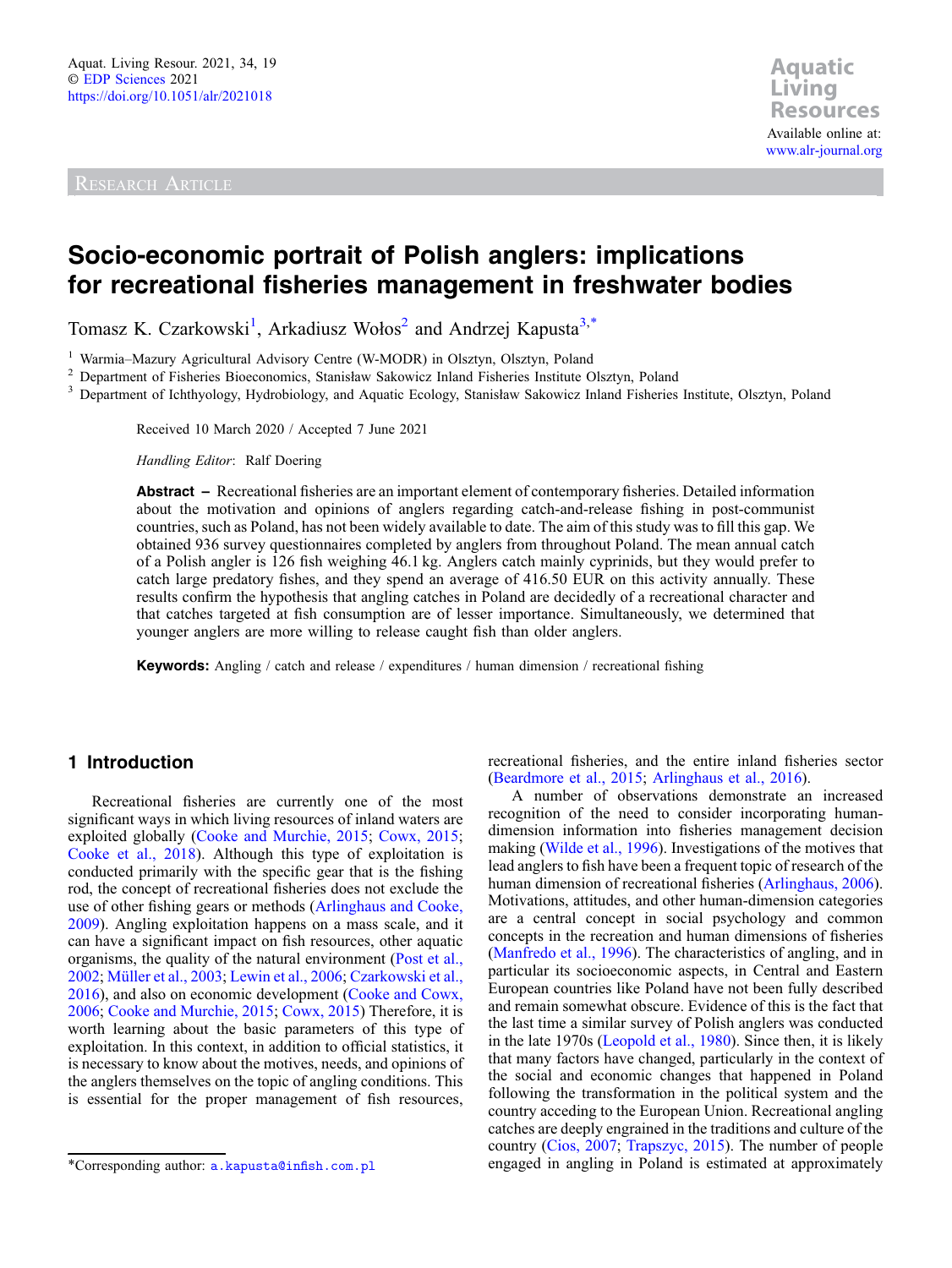1.5 million, of which 630,000 are members of the Polish Angling Association (PAA) (Czerwiń[ski, 2016](#page-12-0); Woł[os et al.,](#page-13-0) [2016](#page-13-0)). The remaining anglers can be divided into three groups: 1) angling in the natural waters of other fishing users (mainly fishing companies, private individuals, national parks, etc.), for which fishing does not require being a member of the PAA. These are mainly lakes, of which only 30% of the area (out of 270,000 ha of the total area) is used by the PAA; 2) anglers in numerous put-and-take fisheries in the country, where the fishing permit only requires the payment of an appropriate fee; and 3) anglers who fish illegally, without permits and fees, which may be many, if only because the surveyed officers of the State Fisheries Guard mention those practiced by anglers as the most common type of poaching ([Mickiewicz et al., 2020a](#page-12-0)). Therefore, the total number of people practicing recreational fishing in Poland can only be certain, but based on the above-mentioned matters, respectfully.

In Poland, recreational fisheries policy is quite restrictive. It includes a mandatory fishing license, size-based harvest limits, daily bag limits, and gear and effort limitations, as well as a ban on fishing protected fish species and closed seasons among others measures. The attitude of anglers to releasing caught fish is particularly important in the context of the relationship between the degree of social development and the objectives of inland fisheries ([Smith, 1986](#page-13-0); [Arlinghaus et al.,](#page-11-0) [2002](#page-11-0); [Cowx et al., 2010\)](#page-12-0). The concept of catch-and-release (C&R) is a strategy that aims to reduce catch mortality without imposing on anglers unpleasant regulations to reduce fishing pressure. This is a powerful tool for reducing impacts on recreationally targeted fishes [\(Chapman et al., 2018\)](#page-11-0). C&R ranges from legally required mandatory release of protected sizes and fish species to voluntary release of fish that may be retained. [Cooke and Cowx \(2004\)](#page-12-0) contend that over 60% of fish caught globally by recreational anglers was returned to the water. C&R has become a major practice in many developed countries ([Bartholomew and Bohnsack, 2005](#page-11-0); [Brownscombe](#page-11-0) [et al., 2017](#page-11-0)), and is increasingly popular in developing countries ([Freire et al., 2012](#page-12-0); [Gupta et al., 2015](#page-12-0); [Lyach and](#page-12-0) Č[ech, 2018\)](#page-12-0).

Consequently, it was justified to determine to what degree anglers accept voluntary C&R, where, in recent years, there has been dynamic economic and social development. Simultaneously, the aim of this work was to characterize Polish anglers and to identify the most significant parameters associated with angling in Poland such as motives for angling, factors obstructing catches, the topic of the state of fish resources, primary angling locations and periods, quantity and structure of fish caught, and economic factors. On the one hand, the information collected illustrates comprehensively the character of Polish angling and the differences and changes that have occurred in them. Similarly, they indicate how to more effectively manage fish resources and recreational inland fisheries.

This article examines recreational fisheries in Poland. We present the results of a survey of anglers and compare them with similar studies conducted in the late 1970s [\(Leopold](#page-12-0) [et al., 1980](#page-12-0)). We were primarily interested in the anglers' motivations to engage in fishing, their attitudes to C&R, and whether the current state of the fish fauna met their angling expectations.

# 2 Recreational fishing conditions in Poland

Recreational fisheries in Poland are regulated by laws passed by the national legislature. Inland surface waters, which include lakes, rivers, and dam reservoirs, are the property of the State. They are divided into smaller units (the so-called fishery zones) comprised of river segments and lakes that are leased to angling associations, fishery enterprises, or private persons. A small portion of these waters is under the control of local angling societies and local governments. Every angler aged 14 and older must have a fishing permit and a fishing license. A fishing permit entitles its holder to angle fish in Poland, while a fishing license entitles its holder to angle in particular fishing grounds and sets detailed angling rules, including minimum size limits, catch limits, and permissible angling times, places, and techniques. The general rules for recreational fisheries, including closed periods and minimum size limits for specific species are set forth in national regulations. Detailed regulations concerning fishing in individual fishing grounds are set by those permitted to exploit these angling grounds. Permits can also include the requirement of keeping individual angling logbooks.

Anglers associated with the PAA are obliged to keep individual angling logbooks when fishing. Logbooks for other users of the waters may be mandatory, but are usually voluntary. The logbook includes information on the fishing grounds, species, the number of fish caught, and their weights. Fish that are released are not recorded. State and local fisheries guards monitor compliance with fisheries regulations ([Mickiewicz et al., 2020b\)](#page-12-0). The PAA collects logbooks from anglers and then verifies information is entered into electronic systems and sent as annual reports to the national supervisory authority. Anglers submit their logbooks annually when paying dues to their local PAA chapter. Failure to submit logbooks results in increased permit fees in the subsequent year.

Stocking in Poland is conducted according to provisions in fishery management plans, which detail stocking guidelines, including species, minimum and maximum quantities of fish released, and the type of stocking material used. The most widely stocked fish is foraging hatchlings of pike, *Esox lucius*, that are released into public waters by more than 90% of those entitled to conduct fisheries and sell angling licenses ([Mickiewicz, 2019](#page-12-0)).

## 3 Materials and methods

#### 3.1 Data collection

The study was conducted throughout Poland with an estimated population of 38,434,000, of which 61.2% are persons of working age (Stań[czak et al., 2018](#page-13-0)). It is estimated that anglers in Poland number approximately 1.5 million (630,000 are registered with the PAA), which is approximately 3.9% of the population (Czerwiń[ski, 2016](#page-12-0)). Poland is located in the temperate climate zone that is influenced by oceanic climate factors from the west, and continental ones from the east ([Cedro and Walczakiewicz, 2017\)](#page-11-0).

In 2016, survey research was conducted among Polish anglers in cooperation with the Main Board of the PAA by mailing anglers survey questionnaires about recreational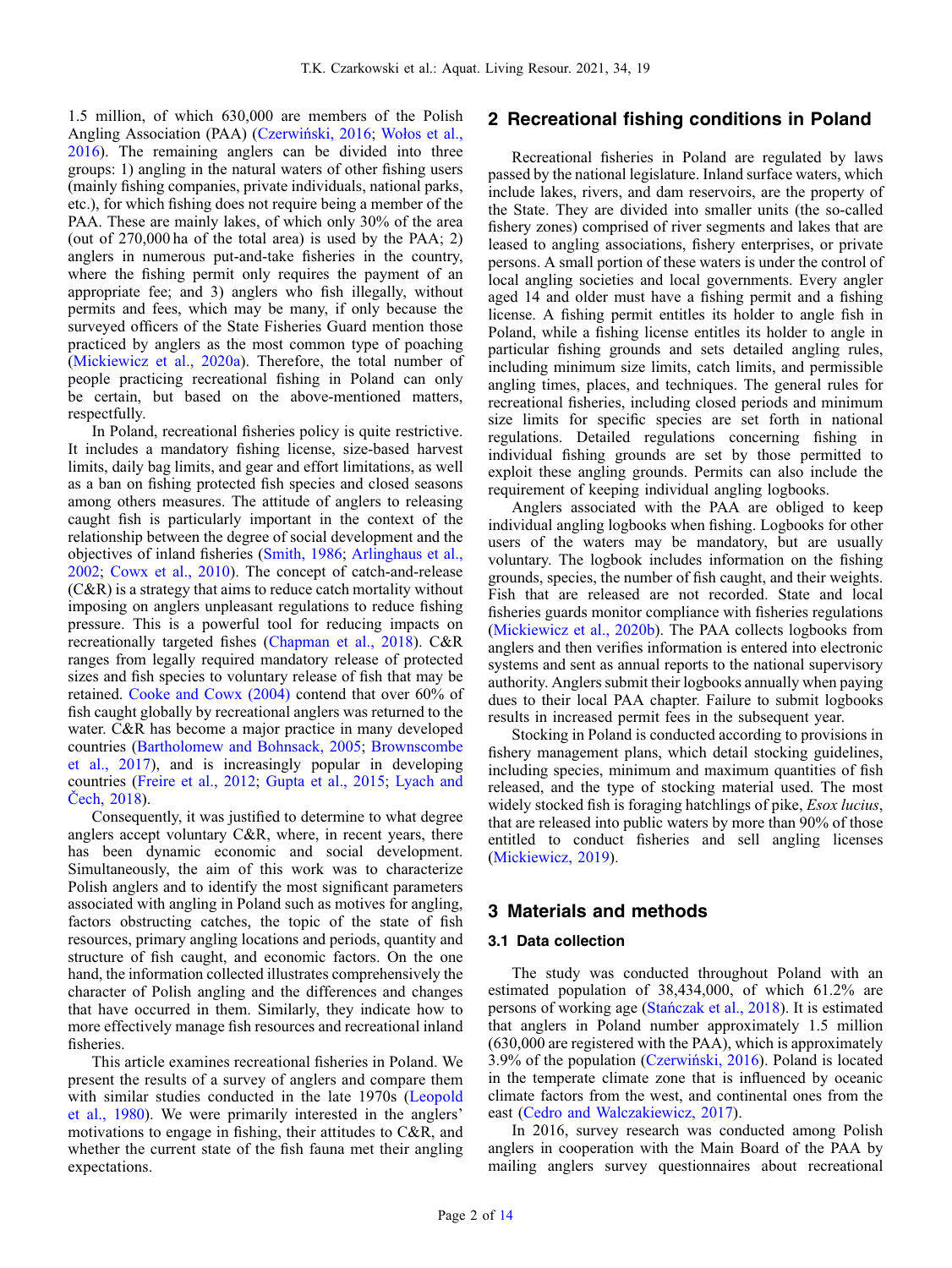fishing. The questionnaire was sent by mail to PAA chapters, angling clubs, and to lake fishery enterprises. Three thousand questionnaires were mailed to potential respondents, and all chapters of the PAAwere also sent emails notifying them of the research project. We used an independent randomized study without stratification. The angler sample for the study was selected from a larger group. Each person was selected entirely at random and every angler had an equal chance of being included in the survey. The questionnaire comprised 25 detailed questions, five of which concerned the basic demographics of age, sex, place of residence, financial standing, and PAA membership. Eight questions referred to angling experience, fishing effort, type and location of fishing grounds, amount of catch, size of specimens caught, and groundbait use. The four economic questions enquired about expenditures on angling. Eight questions concerned angler motives, the conditions and factors associated with angling, and angler opinions on the state of resources and the management of Polish fishing grounds. Three of these questions related directly to C&R. These questionnaires were distributed and completed between May and October 2016, and the mailing procedures followed were those recommended in [Dillman et al. \(2014\).](#page-12-0) In all, 1080 usable questionnaires were returned (a 36% response rate). Before analysis, questionnaires were screened to remove those completed by any person other than an angler. The final sample consisted of questionnaires from 936 Polish anglers.

#### 3.2 Data analysis

Most responses were given on an ordinal scale, i.e., the data were grouped into classes, and were based on the previous angling year, which included the full calendar year from January to December. The results are presented as percentages (%) calculated from the total number of responses obtained per question. Not all respondents answered all the questions, which is why the number of respondents who answered the individual questions differs (differences in number N). All questionnaires, even those that were only partially complete, were analyzed. The rank scale method was used to determine which factors disrupted angling the most by calculating the percentage (%) of the total sum of points awarded. Respondents could add any factor that most disrupted their angling experience. A five-point Linkert scale was used to record angler perceptions. The scale used was from 1 to 5; the most disruptive factor was awarded 5 points, and the least disruptive factor was awarded 1 point. Then, the number of points for each factor was summed up, and the percentage share of each factor in the total sum of points awarded to all factors was calculated. The same procedure was applied to the question regarding the fish species preferred by anglers, but the points were awarded on a scale of 1 to 3 ([Murphy et al., 1994](#page-12-0)). The answers regarding fishing motives, angling factors, the willingness to release caught fish, and size limits were ranked. The effectiveness of fishing was reported as CPUE (Catch Per Unit Effort) in kg  $\times$  h(<sup>-1</sup>)  $\times$  angler(<sup>-1</sup>) by dividing the average annual catch by the number of days spent angling and the number of angling hours. Anglers determined their catch themselves by responding to the questionnaire, we did not analyze the catch logs. We were unable to verify the expenditures reported by the anglers, which is why these survey results should be viewed as estimates supplied by the respondents.

For the purposes of the analysis, pike, *Esox lucius*, pikeperch, Sander lucioperca, wels catfish, Silurus glanis, perch, Perca fluviatilis, and eel, Anguilla anguilla, were classified as predatory. Species identified as typically mountainous were those of the family Salmonidae, while typically riverine fish species included rheophilic carp species such as chub, Squalius cephalus, common barbel Barbus barbus, ide, Leuciscus idus, common dace, Leuciscus leuciscus, common nase, Chondrostoma nasus, vimba bream, Vimba vimba, and asp, Aspius aspius. All other carp species were classified as common carp.

# 3.3 Statistical analysis

Regression analysis was used to determine the dependence between the age of anglers surveyed and their experience. The significance of the regression was determined using ANOVA  $(\alpha = 0.05)$  with a null hypothesis assuming the existence of a relationship between angler age and experience. The  $Chi<sup>2</sup>$  test was used to examine the null hypothesis that there were no differences in dwelling places between the Polish population and surveyed anglers. ANOVA was also used to determine the relationship between the willingness to release fish (dependent variable) and angler age, the size of annual catches, and the value of fishing tackle owned (independent variable). Levene's test was used to determine the homogeneity of variance, and the normality of the data was confirmed using the Shapiro-Wilk normality test. Post hoc analysis was performed using the Tukey test. All statistical calculations were performed with Statistica 12 (StatSoft, Tulsa, OK, USA).

# 4 Results

## 4.1 Demographics and the characteristics of participation, catches, and expenditure

The majority of anglers were men (95.1%) who belonged to the PAA (95.1%), and the average age of respondents was 51.2 years [\(Tab. 1](#page-3-0)). The oldest anglers dominated the age groups with those over the age of 60 accounting for 34.7% of all respondents. The next largest group were respondents aged 50–59 (22.0%), followed by anglers aged 40–49 (20.8%). Younger anglers (aged 30–39) accounted for 14.7% of the respondents, those from the age group 20–29 constituted 5.8%, and the youngest anglers (under age 20) were the least numerous, constituting only 2.0% of the total. Most of the respondents were residents of small towns and inhabitants of rural areas [\(Fig. 1](#page-3-0)). There were significant differences regarding the frequency distribution of the anglers dwelling places and the Polish population (Chi<sup>2</sup> = 18.024, df = 4,  $p = 0.001$ ). Residents of medium-sized and large cities together accounted for 18.8% of the respondents. A significant share of anglers came from the largest urban agglomerations with more than 200,000 inhabitants ([Fig. 1](#page-3-0)). The average monthly income per family member did not exceed 480 EUR for the vast majority of anglers (70.7%) surveyed.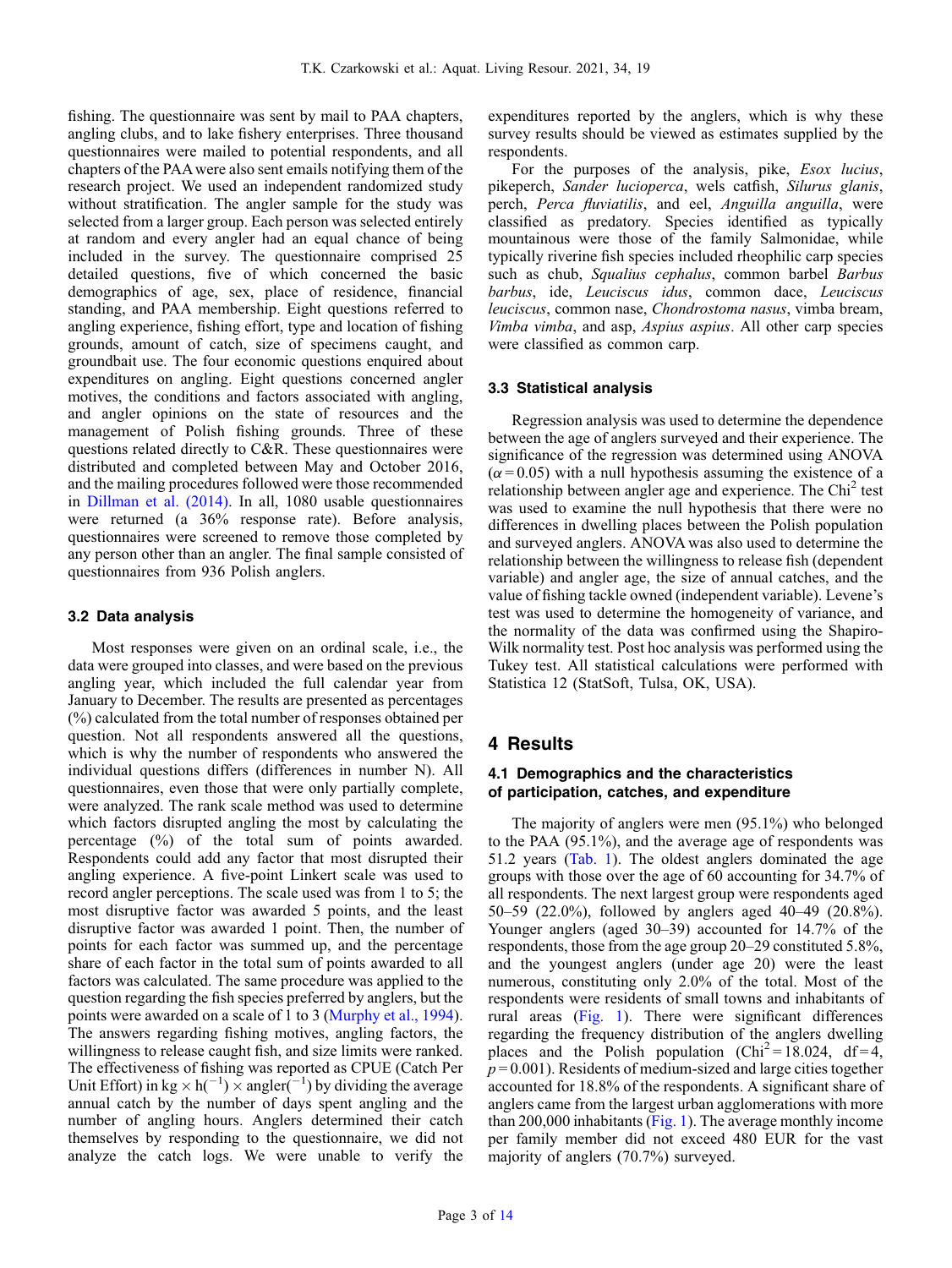| Parameters                                      | $\boldsymbol{N}$ | Group mean or percent<br>of total $\pm$ SD | Range             |
|-------------------------------------------------|------------------|--------------------------------------------|-------------------|
| Age (years)                                     | 921              | $51.2 \pm 14.47$                           | $11.0 - 88.0$     |
| Gender (% males)                                | 926              | 95.1                                       |                   |
| PAA membership (% members)                      | 876              | 95.1                                       |                   |
| Angling experience (years)                      | 895              | $29.5 \pm 14.43$                           | $1.0 - 71.0$      |
| Time fishing per year (days)                    | 926              | $48.4 \pm 42.58$                           | $3.0 - 300.0$     |
| Time fishing per day (hours)                    | 871              | $6.2 \pm 3.88$                             | $0.5 - 24.0$      |
| Annual catch (kg/angler)                        | 450              | $46.1 \pm 79.79$                           | $0.0 - 700.0$     |
| Annual catch (indiv./angler)                    | 450              | $126.0 \pm 312.73$                         | $0.0 - 4,852.0$   |
| Daily catch (kg/angler)                         | 450              | $1.1 \pm 1.62$                             | $0.0 - 17.5$      |
| Daily catch (indiv./angler)                     | 450              | $3.5 \pm 7.99$                             | $0.0 - 121.3$     |
| CPUE (kg/h/angler)                              | 430              | $0.2 \pm 0.46$                             | $0.0 - 0.7$       |
| CPUE (indiv./h/angler)                          | 430              | $0.8 \pm 2.34$                             | $0.0 - 24.3$      |
| Weight of groundbait used (kg/day)              | 700              | $2.7 \pm 5.48$                             | $0.1 - 90.0$      |
| Anglers' annual expenditures (EUR)              | 847              | $416.5 \pm 581.53$                         | $11.9 - 5059.7$   |
| Value of fishing gear and equipment owned (EUR) | 819              | $1,424.2 \pm 2,000.48$                     | $23.9 - 23,866.3$ |

<span id="page-3-0"></span>Table 1. Selected demographics, participation, catch, and economic characteristics (group average or percentage of total and range ± SD).

l,



Fig. 1. Percentage of the surveyed anglers and of the Polish population per place of residence.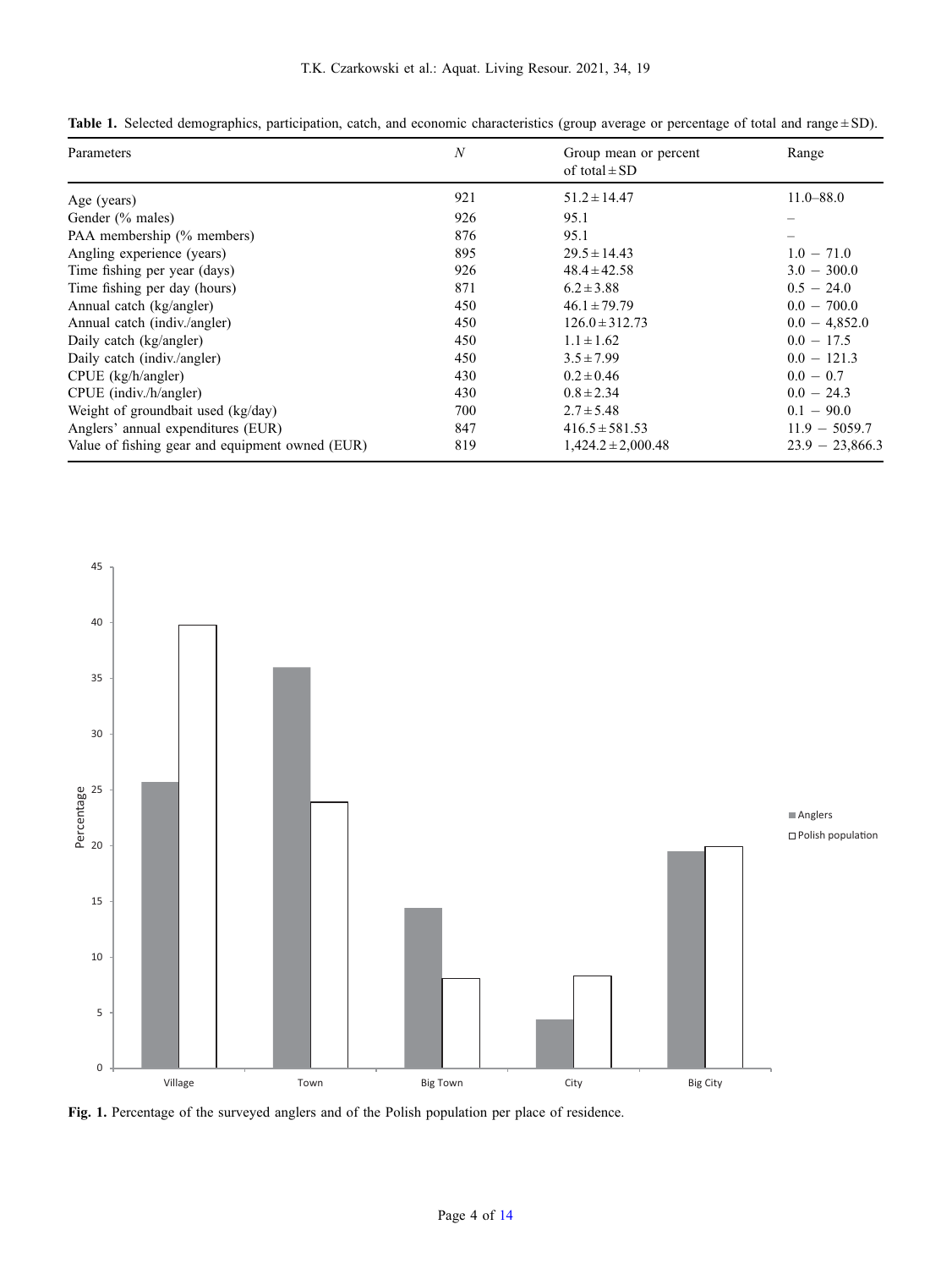

Fig. 2. Structure of the distance (km) of fishing trips from places of residence ( $N = 859$ ).

The average length of angling experience was 29.5 years ([Tab. 1](#page-3-0)). The groups of the most experienced anglers with over 40 years of experience (28.9%) and that with 30–39 years of experience (27.7%) dominated among those surveyed. The least numerous was the group of novice anglers (1.7%), who had fewer than three years of experience. Angling experience calculated as the number of years the anglers had angled was strongly correlated with the age of those surveyed  $(F=1070.32, df=1.892, p < 0.001, r<sup>2</sup>=0.54)$ . The average angler fished 48.4 days per year, and the average fishing trip duration was 6.2 hours [\(Tab. 1\)](#page-3-0). The average Polish angler fished mainly in lowland rivers and canals and spent 40.0% of all angling days at these types of fishing grounds. These were followed by lakes, on which the average angler spent 38.3% of his/her fishing days. He/she spent less time angling in ponds and other small reservoirs (14.6%) and the least time angling in mountain rivers and streams (4.9%) and in the sea (2.2%). Polish anglers did not travel far to fish, and they angled mainly in the immediate vicinity of their places of residence, at a distance of no more than 30 km from them (Fig. 2).

The average annual fish catch per angler was 126.0 ind. at a weight of 46.1 kg, and the average daily catch was 1.1 kg (3.5 ind.) [\(Tab. 1](#page-3-0)). The average CPUE was  $0.2 \text{ kg} \times \text{h}^{-1}$ )  $\times$ angler( $^{-1}$ ) (0.8 ind.  $\times$  h( $^{-1}$ )  $\times$  angler( $^{-1}$ ). Angling catches were dominated by common carp with the highest weight share (19.6%), followed by bream, Abramis brama (16.9%), and roach, Rutilus rutilus (12.6%). In terms of quantity, roach dominated (37.0%) followed by perch (16.4%) and bleak, Alburnus alburnus (12.2%) [\(Fig. 3\)](#page-5-0). The average individual weight of the cyprinids caught by anglers was as follows:

common carp, Cyprinus carpio, 3.0 kg, bream 0.8 kg, and roach 0.1 kg. The average weight of predatory fish species caught was 1.5 kg for pike, 1.4 kg for pikeperch, and 0.2 kg for perch. In general, wels catfish exhibited the highest average individual weight (6.8 kg), while the heaviest carp caught was 25.1 kg in body weight, and the longest pike was 120.0 cm in total length. Polish anglers used groundbait during angling, and 80.4% of respondents reported using commercial readymade bait. Decidedly fewer anglers (46.2%) used groundbait they prepared themselves at home. The amount of bait used during one day of fishing ranged from 0.1 to 90.0 kg; however, the average weight of bait used by anglers on one day was 2.7 kg ([Tab. 1\)](#page-3-0). Average angler expenditure was 416 EUR, of which  $40.5\%$  was spent on fishing tackle and equipment, 19.2% on fuel and transport, and 15.4% on fishing permits. The histograms of mean tourist angler expenditure in [Fig. 4](#page-5-0) illustrate the variance in expenditure across the anglers surveyed. The average Polish angler owned equipment of an average value of 1,424 EUR.

### 4.2 Motivations, opinions, and attitudes to catch-and-release

The anglers' primary motive for recreational fishing was to spend leisure time on the water ([Tab. 2](#page-6-0)). As many as 78.9% of respondents indicated that this motive for angling was very important. The least important motive was fish consumption, which most anglers described as less important ([Tab. 2](#page-6-0)). The most important factor associated with angling was the size of the fish caught, followed by the water level in fishing grounds,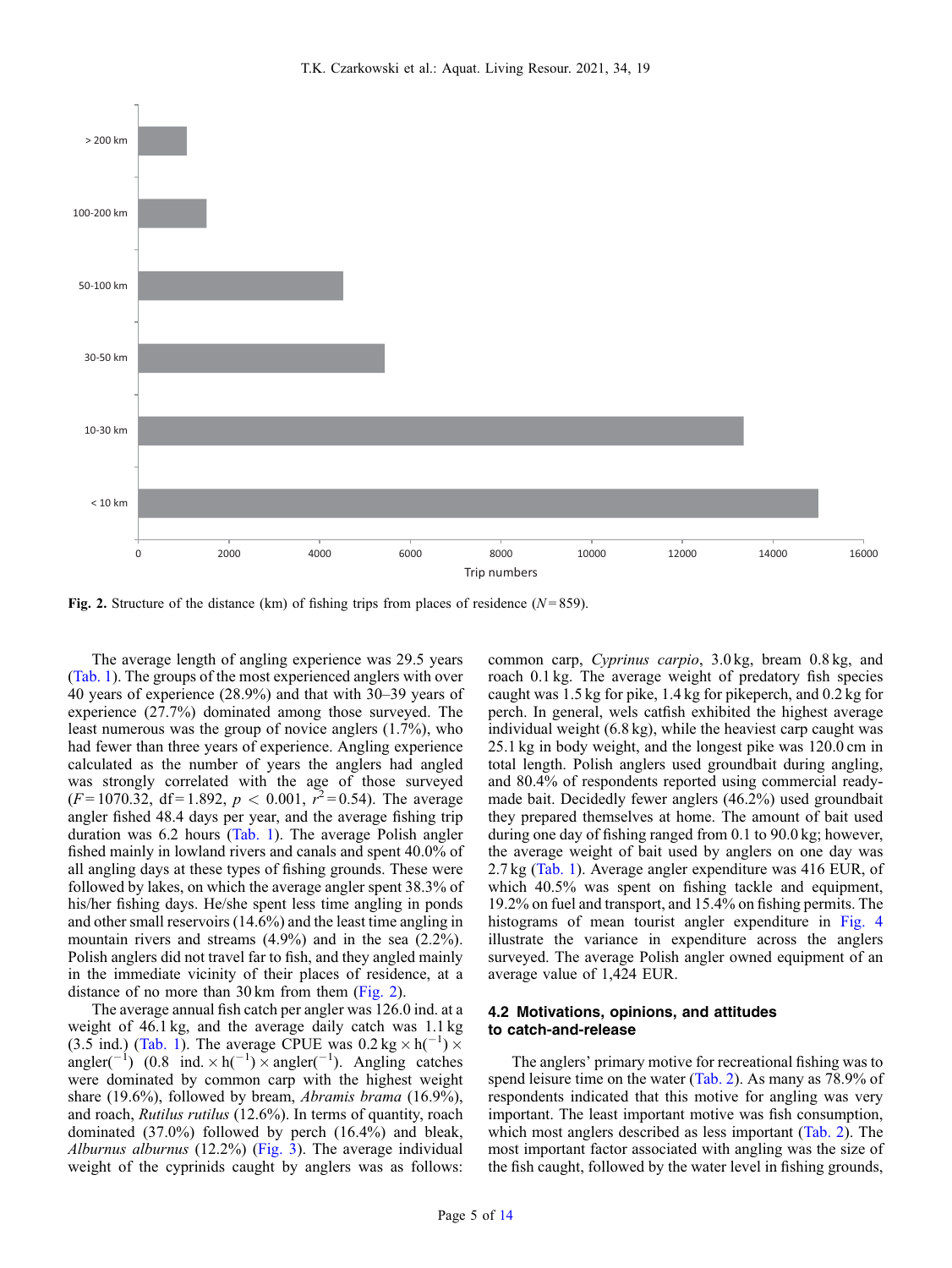<span id="page-5-0"></span>

Fig. 3. Weight and numerical share of fish species caught by surveyed anglers.



Fig. 4. Total expenditure per Polish angler per year.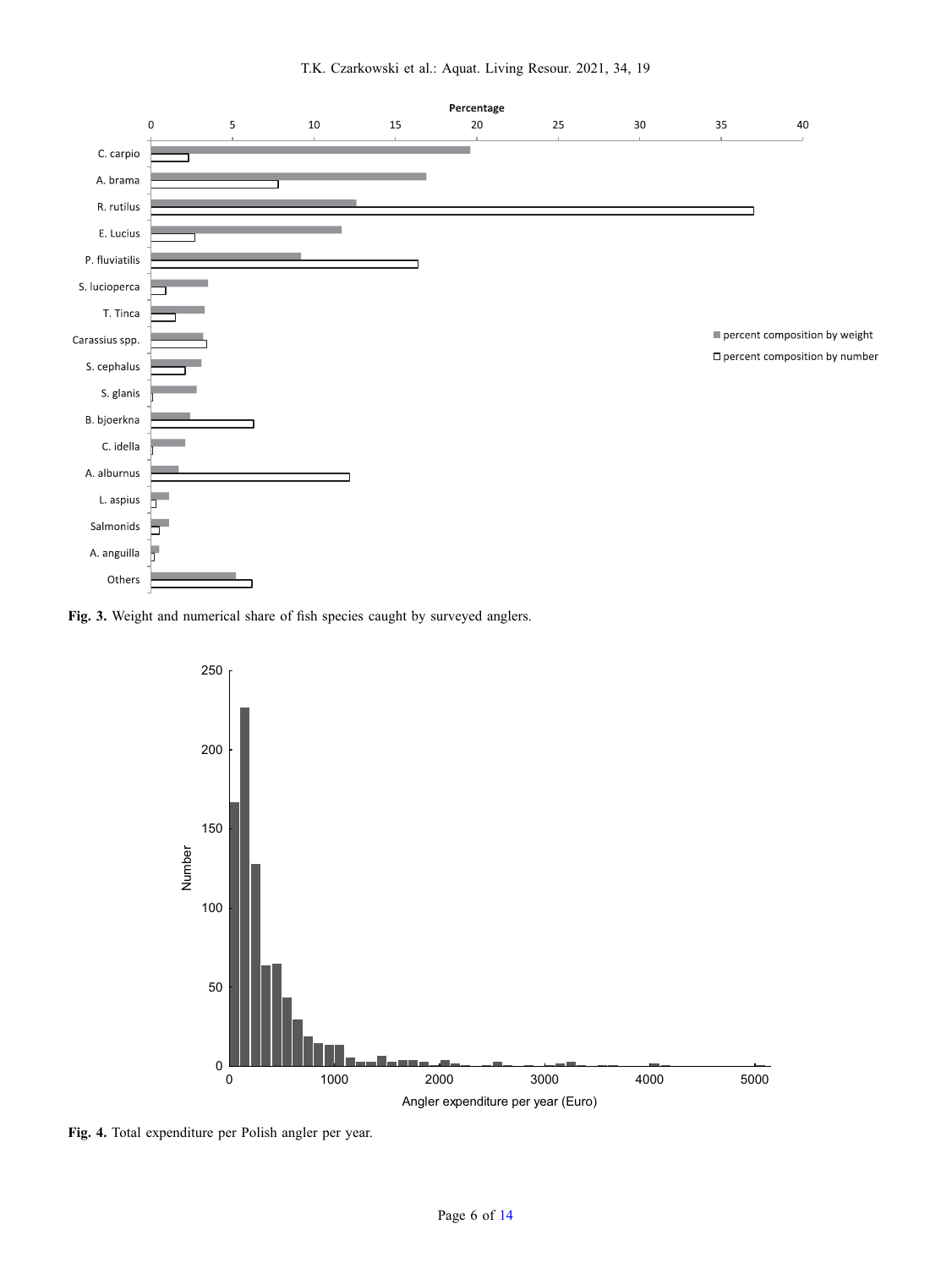| Statement                          |      | Percent by category |      |      |     | Mean |
|------------------------------------|------|---------------------|------|------|-----|------|
|                                    |      |                     |      |      |     |      |
| Spending leisure time on the water | 0.5  | . . 2               | 19.5 | 78.9 | 848 | 3.8  |
| Sport                              | 5.7  | 14.7                | 34.2 | 45.4 | 843 | 3.2  |
| Fish consumption                   | 25.2 | 44.8                | 21.7 | 8.4  | 811 | 2.1  |

<span id="page-6-0"></span>Table 2. Distribution of motives for angling according to the importance anglers assigned to various reasons for angling in Polish inland waters, ranked according to the importance of the response.

 $1 =$ unimportant,  $2 =$ less important,  $3 =$ important,  $4 =$ very important.

Table 3. Distribution of factors linked with angling in Polish inland waters, ranked according to the importance of the response.

| Statement                                 | Percent by category |                |      |                |                  |      |
|-------------------------------------------|---------------------|----------------|------|----------------|------------------|------|
|                                           |                     | $\overline{2}$ | 3    | $\overline{4}$ | $\boldsymbol{N}$ | Mean |
| Size of fish caught                       | 6.4                 | 15.0           | 45.4 | 33.2           | 840              | 3.1  |
| Water level in fishing grounds            | 7.9                 | 14.3           | 44.5 | 33.2           | 831              | 3.0  |
| Releasing fish of legal size              | 7.7                 | 18.3           | 42.5 | 31.4           | 830              | 3.0  |
| Possibility of fishing particular species | 10.9                | 22.7           | 44.1 | 22.3           | 829              | 2.8  |
| Weather conditions                        | 12.6                | 24.5           | 37.0 | 25.9           | 838              | 2.8  |
| Participation in competitions             | 15.3                | 23.3           | 35.6 | 25.7           | 836              | 2.7  |
| Number of fish caught                     | 16.2                | 38.3           | 30.1 | 15.4           | 835              | 2.4  |
| Possibility of obtaining bait             | 21.4                | 30.5           | 36.6 | 11.5           | 819              | 2.4  |
| Isolation from other anglers              | 19.2                | 37.2           | 30.2 | 13.5           | 829              | 2.4  |
| Fishing piers                             | 27.7                | 25.8           | 32.9 | 13.6           | 826              | 2.3  |
| Cleaning caught fish personally           | 36.8                | 25.2           | 26.5 | 11.5           | 824              | 2.1  |
| Angling hostels                           | 36.9                | 30.5           | 23.3 | 9.3            | 816              | 2.1  |
| Desire to consume fish                    | 35.7                | 42.1           | 17.5 | 4.7            | 832              | 1.9  |
| Possibility of renting a boat             | 45.8                | 27.5           | 21.0 | 5.6            | 818              | 1.9  |

 $1 =$ unimportant,  $2 =$ less important,  $3 =$ important,  $4 =$ very important.

the release of fish caught (C&R), the possibility of angling for particular species, and weather conditions (Tab. 3). The number of fish caught was a less important factor than the size of the fish. However, the desire to consume the fish and the anglers processing them themselves was one of the least important factors associated with angling (Tab. 3). The most disturbing factor in angling was shoreline litter, and the total rank sum of this factor was 21.7%. The subsequent problems according to rank were as follows: high angling pressure and the behavior of other anglers (12.5%), noise (10.1%), and bureaucracy and poor fish stock and commercial and recreational fisheries management (8.7%). In the next part of the survey, the respondents were asked how often they encountered litter and the destruction of the shoreline by anglers; 45.0% of the respondents reported that this happened often while 34.9% reported that it was a very common occurrence.

The ranking of fish species anglers preferred to catch was as follows: pikeperch, pike, common carp, and perch ([Fig. 5](#page-7-0)). The subsequent species were bream, salmonids, tench, Tinca tinca, wels catfish, and roach. According to the majority of Polish anglers, the state of fish stocks in inland waters has deteriorated in recent years. This opinion was expressed by as many as 79.5% of respondents, only 7.9% said that its condition has improved, while 12.6% reported that fish stocks

have not changed in recent years. The majority of anglers who concluded that resources had deteriorated believed that the following factors were responsible (in order): poaching, adverse environmental changes, commercial fishing, lack of or insufficient stocking, and high fishing pressure ([Fig. 6\)](#page-8-0). Anglers were asked about the economic value of a day of spending successful leisure time on the water and reported values ranging from 0 to 477 EUR, at an average value of 30 EUR. However, as many as 20.0% of respondents said that this had no measurable financial value and was priceless. Anglers who were asked about the value of one day of successful fishing gave similar values that ranged from 0 to 477 EUR, at an average of 28 EUR, and, similarly, as many as 21.0% said that this value was immeasurable and priceless.

Generally, most anglers (55.3%) declared that they often released fish that were above the minimum size, 15.2% always did, while only 4.7% of anglers never did. When divided into the various groups of fish caught, anglers most often released trophies, while generally they were least likely to release predatory species ([Tab. 4](#page-8-0)). The attitude of respondents to C&R was significantly statistically related to their age  $(F = 16.92$ ,  $df = 3$ , 789,  $p < 0.001$ ); those who declared that they often or always released fish were younger than those who rarely or never released them. The willingness to release fish was related to annual catch. Anglers who caught the most fish declared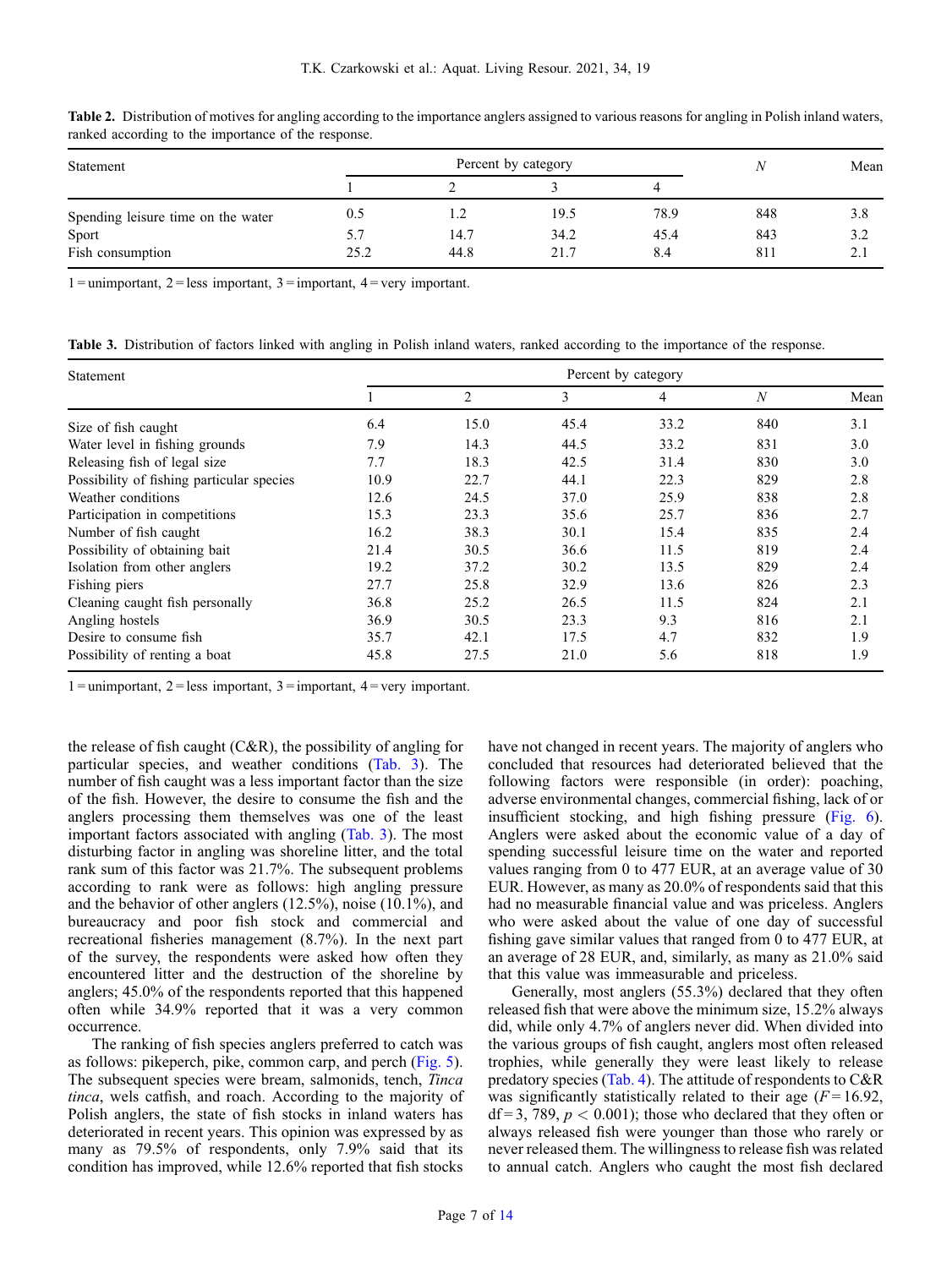<span id="page-7-0"></span>

Fig. 5. Percentage rank of preferred species in angling. On the survey, anglers named their three preferred species. The following species received from 3 to 1 point. The shares of particular species were determined based on the total points awarded to all species.

more often than others that they always released them  $(F = 12.51, df = 3, 671, p < 0.001)$ . A similar relationship was noted with regard to anglers with the most expensive angling equipment ( $F = 6.72$ , df = 3, 702,  $p < 0.001$ ). Most anglers favored the introduction of obligatory upper size limits, of which 41.8% would like this to apply to all waters, 40.5% in selected fishing grounds, while only 17.7% of respondents completely disagreed with this solution ([Tab. 5\)](#page-8-0). Most anglers were also in favor of the introduction of the principle of the obligatory release of all caught fish (C&R) in selected fishing grounds. On the other hand, as many as 62.6% of anglers surveyed agreed with the introduction of the obligatory release of selected species in selected fishing grounds [\(Tab. 5\)](#page-8-0).

# 5 Discussion

The present research confirms that angling in Poland is still a typically masculine activity, although the number of women currently participating in angling is slightly higher than it was almost 40 years ago, when women constituted only 1.2% of anglers [\(Leopold et al., 1980\)](#page-12-0). This figure (around 5%) is similar to that in other European countries, e.g., Spain, where women constituted 7.0% ([Pérez-Bote and Roso, 2014](#page-13-0)), but slightly fewer women (1.6%) angled for carp in Germany ([Arlinghaus and Mehner, 2003\)](#page-11-0). Small numbers of women

anglers are also confirmed by studies conducted outside of Europe [\(Ferrer et al., 2005](#page-12-0); [Peixer and Petrere, 2009\)](#page-13-0). However, the share of women anglers will grow in the future, as predicted by American researchers ([Burkett and Winkler,](#page-11-0) [2018](#page-11-0)). The average age of Polish anglers was close to the average age of German anglers. [Arlinghaus et al. \(2008\)](#page-11-0) reported that the average age of respondents, depending on their place of residence, was 46–50. Research indicates that recreational fishing is not the domain of young people since as many as 34.7% of all anglers were over the age of 60. However, comparing our data with those from the previous survey [\(Leopold et al., 1980\)](#page-12-0), it is clear that the participation of the oldest anglers definitely increased, because in 1980 the group over the age of 60 accounted for only 8.8% of the total. A similar relationship was described by [Aprahamian et al.,](#page-11-0) [\(2010\)](#page-11-0) among anglers fishing for salmonids in England and Wales; this research also simultaneously indicated reductions in the sale of fishing licenses. This dependence and overall reduction in the number of anglers in developed countries stems from the increasing diversity of attractive recreational activities and opportunities for leisure and relaxation [\(Cowx,](#page-12-0) [2015](#page-12-0)). Angler age was strongly correlated with angling experience, which indirectly indicated that the anglers surveyed caught their first fish fairly early and most often around the age of 20. Angling experience is an important factor that has an impact on other parameters, for example, angling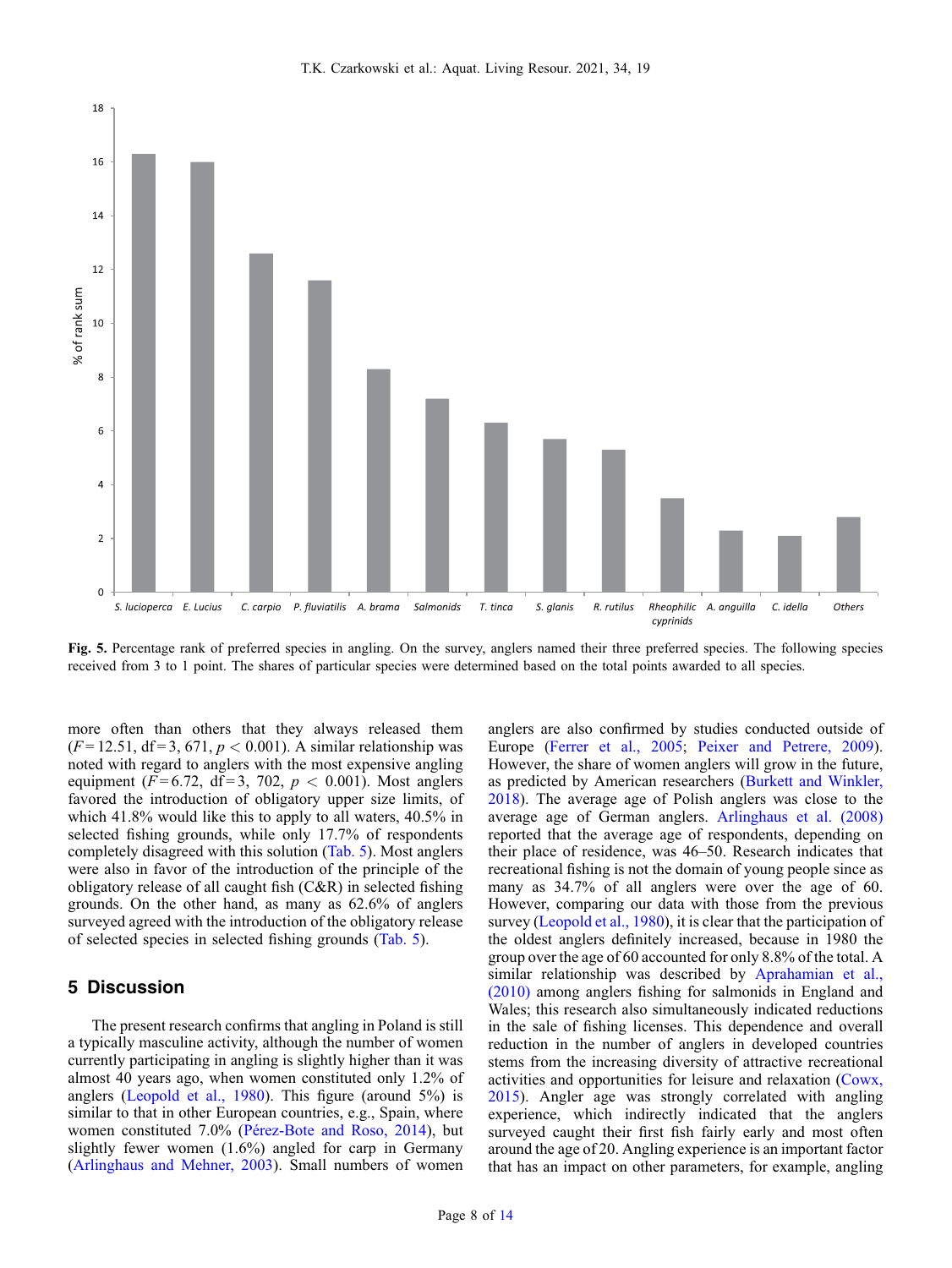<span id="page-8-0"></span>

Fig. 6. Structure of responses of anglers surveyed regarding factors responsible for deteriorating fish stocks ( $N = 725$ ).

| Table 4. Distribution of willingness to release caught fish of over minimum size limit by anglers fishing Polish inland waters, ranked according |  |  |
|--------------------------------------------------------------------------------------------------------------------------------------------------|--|--|
| to the importance of the response. The share of category 0 (not fished) was determined separately from the other categories.                     |  |  |

| Statement                | Percent by category |      |      |      |      | $\boldsymbol{N}$ | Mean |
|--------------------------|---------------------|------|------|------|------|------------------|------|
|                          |                     |      |      |      | 4    |                  |      |
| Only trophies            | 19.4                | 9.5  | 22.0 | 25.5 | 42.9 | 806              | 3.0  |
| Typical mountain species | 66.1                | 16.8 | 19.7 | 28.5 | 35.0 | 808              | 2.8  |
| All species              | 0.0                 | 4.7  | 24.8 | 55.3 | 15.2 | 807              | 2.8  |
| Typical riverine species | 19.3                | 6.7  | 24.6 | 52.7 | 16.0 | 815              | 2.8  |
| Common cyprinids         | 9.3                 | 7.8  | 27.2 | 46.5 | 18.5 | 816              | 2.8  |
| Predatory species        | 8.3                 | 9.5  | 33.9 | 43.4 | 13.2 | 811              | 2.6  |

 $0 =$ not fished,  $1 =$ not at all,  $2 =$ rarely,  $3 =$ often,  $4 =$ always.

Table 5. Distribution of angler answers regarding applicable size limits for fish in Polish inland waters, ranked according to the importance of the response.

| Statement                               |          |                          | Mean       |     |     |
|-----------------------------------------|----------|--------------------------|------------|-----|-----|
|                                         | Disagree | Selected fishing grounds | All waters |     |     |
| Upper size limit                        | 17.7     | 40.5                     | 41.8       | 849 | 2.2 |
| Principle of releasing selected species | 14.7     | 62.6                     | 22.6       | 835 | 2.1 |
| Principle of releasing all species      | 36.4     | 51.9                     | 11.7       | 830 | 1.8 |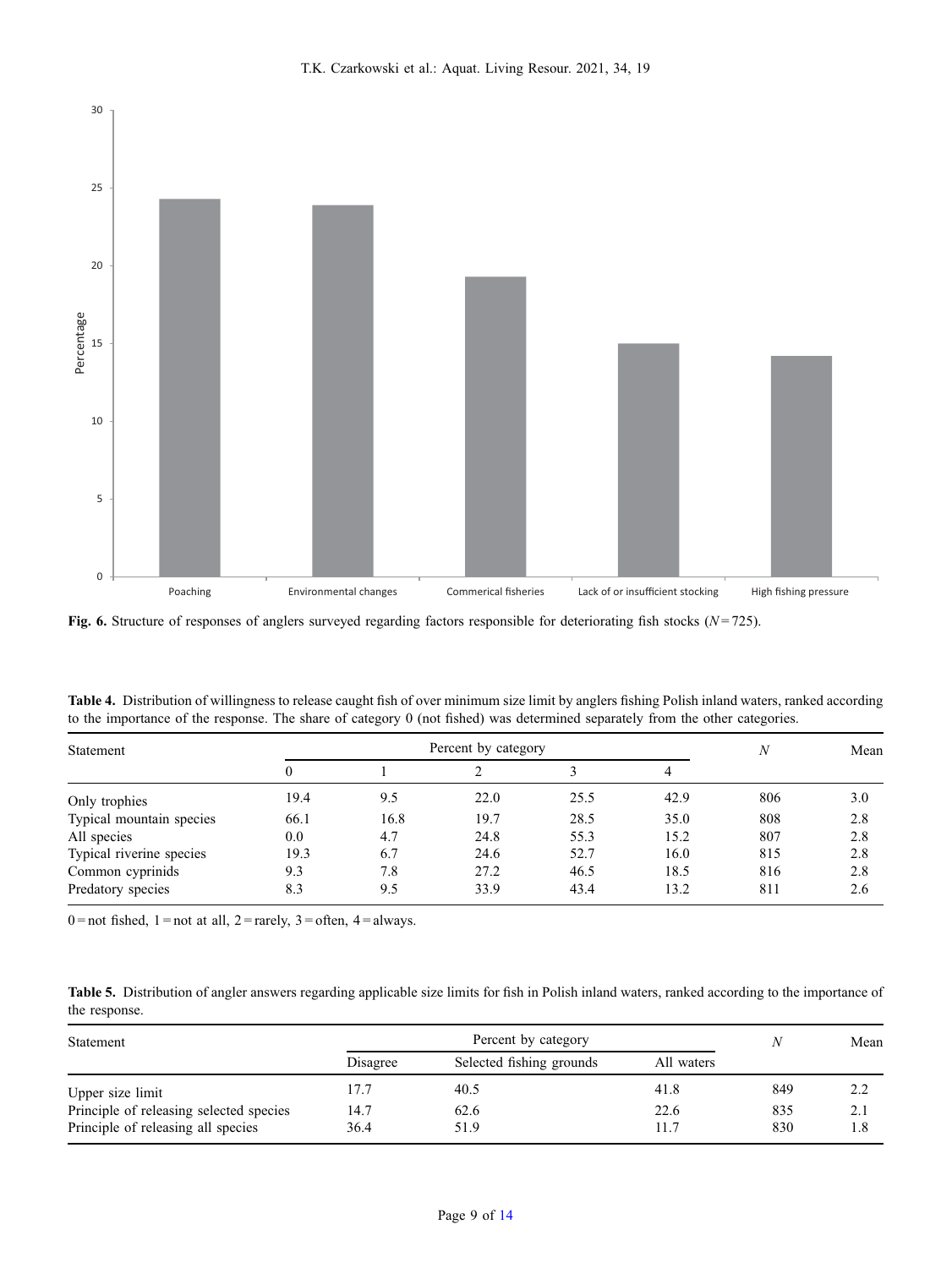efficiency. A study by [Heerman et al., \(2013\)](#page-12-0) indicates that anglers with the most experience (over 40 years) were the most effective and achieved the highest CPUE. In our research, there was no clear correlation between age and experience and the amount of fish caught. This may be because the most experienced anglers were also the oldest, and therefore probably also less physically fit than the younger anglers. On the one hand, angling plays a significant role in the development of tourism ([Arlinghaus et al., 2016](#page-11-0)), and in northeastern Poland it is also a significant element of agritourism since it is one of the leisure activities offered to tourists in rural areas ([Czarkowski et al., 2014\)](#page-12-0). However, it is an important leisure activity in the day-to-day lives of inhabitants of rural and suburban areas ([Arlinghaus et al.,](#page-11-0) [2008](#page-11-0); [Pérez-Bote and Roso, 2014](#page-13-0); [Kupren et al., 2018](#page-12-0)). This is confirmed by the present research, because Polish anglers are largely residents of small towns and villages.

The average Polish angler spends an average of 48.4 days angling anually. This figure is slightly higher than those reported in [Trella and Wo](#page-13-0)łos (2015) and Woł[os et al. \(2015\)](#page-13-0) regarding angling in lakes in Poland. This difference probably stems from the fact that these studies focused only on angling in lakes that were also exploited by commercial fishery enterprises, without taking into account rivers and other waters exploited by the PAA, where fishing pressure could have been higher. However, compared to data from the past, this figure is lower than the 61 fishing days [Leopold et al. \(1980\)](#page-12-0) reported. In comparison, data from Spain regarding the number of angling days are similar; according to [Pérez-Bote and Roso](#page-13-0) [\(2014\)](#page-13-0), most anglers go fishing from 30 to 50 days annually and angle for 4–6 hours per day. The total annual yield per angler of several dozen kilograms does not differ significantly from the results obtained in other Central European countries. Previous studies showed that the average angler catch in Poland ranged from 34.8 to 49.1 kg per year [\(Czerniawski](#page-12-0) [et al., 2010;](#page-12-0) Woł[os et al., 2015](#page-13-0)); however, in 1980 annual angler catches were 54.3 kg [\(Leopold et al., 1980\)](#page-12-0). Our research shows that it is currently 46.1 kg; however, if we take into account the higher fishing effort (more fishing days) from years ago, a single angler's CPUE is basically identical at 0.2 kg/h in both cases. In Germany, the annual catch ranged from 20 to 62 kg, depending on the group of anglers ([Arlinghaus et al., 2008](#page-11-0)), while data from more southern countries indicate that anglers catch slightly less fish by weight. For example, in the Danube River, Croatian anglers catch an average of 14.2 kg per year, while Hungarian anglers catch 22.8 kg ([Treer and Kubatov, 2017](#page-13-0)).

Changes in annual anglers' catches in recent years in the neighboring Czech Republic were different [\(Lyach and](#page-12-0) Čech [2018](#page-12-0)). Czech anglers now catch less fish than they did ten years ago, despite increased fishing effort. These authors noted an increase in the number of anglers at fishing grounds and an increase in the number of fishing trips with a significant decrease in fishing efficiency ([Lyach and](#page-12-0) Čech, 2018). Currently, cyprinids decidedly predominate catches harvested by Polish anglers. If we combine this with preferences, which, however, favor large predatory fish, we note that Polish anglers do not necessarily catch the fish that they prefer, but those that are the most accessible. In light of the previous data in [Leopold](#page-12-0) [et al. \(1980\),](#page-12-0) we can conclude that the proportion by weight of predatory fish in angling catches has decreased. According to

our research, predatory fish currently constitute 28.8% of the weight fraction of catches, while 40 years ago they accounted for 36.1% [\(Leopold et al., 1980](#page-12-0)). Polish anglers prefer to angle for large fish, like Czech anglers ([Lyach and](#page-12-0) Čech, 2017), but in Poland they do not always have these opportunities. One of the characteristics of Polish angling is the quite low weight and individual sizes of the fish caught, especially those of key predatory species. This could indicate that we are dealing with the phenomenon of ecosystem overfishing, which is manifested in the lack of sufficiently abundant groups of large, fertile predatory fish that are quite susceptible to overfishing ([Francis et al., 2007\)](#page-12-0). Data from some other European countries also indicate similarly small mean sizes of fish caught by anglers [\(Treer and Kubatov, 2017\)](#page-13-0).

Polish anglers mainly fish in lowland rivers and lakes, and spend the least time fishing in mountain rivers and in the sea, and this has not changed fundamentally over the many years since [Leopold et al. \(1980\)](#page-12-0) reported similar findings. [Hyder](#page-12-0) [et al., \(2018\)](#page-12-0) also confirm this to some extent in their data that show that the fishing effort of Polish sea anglers is one of the lowest in Europe. Another characteristic of Polish anglers is that they do not travel far to fish and angle mainly in the immediate vicinity of their places of residence. In addition to the relatively low incomes and possible lack of time, another reason for not taking long trips to other fishing grounds could be low angling attractiveness. Polish anglers used groundbaits to attract the cyprinids fishes [\(Czerniawski et al., 2010\)](#page-12-0), because there is a positive relationship between amount of groundbaits and size of fish catch (Woł[os et al., 1992;](#page-13-0) [Arlinghaus and Mehner, 2003;](#page-11-0) [Mehner et al., 2019](#page-12-0)). On the one hand, the data indicate an increase in the quantity of groundbait used, and on the other, qualitative changes in favor of commercial ready-made bait. Data obtained in the 1980s indicated that about 50% of anglers used groundbait [\(Wo](#page-13-0)łos, [1984](#page-13-0)). Subsequent research showed that the bait was used by 53.4% of anglers in amounts of 1 kg per day per angler [\(Wo](#page-13-0)łos [et al., 1992](#page-13-0)). Ten years later, this amount reached 2.2 kg, while groundbait was used by 66% of the anglers surveyed [\(Wo](#page-13-0)łos [and Mioduszewska, 2003](#page-13-0)). Our research indicates further increases in the quantity of groundbait used to 2.7 kg and an increase in the share of anglers using bait to over 80%. Recreational fishing is an important element of the economy because of the revenue it generates [\(Cooke and Cowx, 2006;](#page-12-0) [Cooke and Murchie, 2015](#page-12-0)). In Poland, there is also the potential for recreational fishing to generate high revenues while facilitating economic development. However, the present research indicates that most Polish anglers are not particularly wealthy. The average monthly wage in Poland in 2014 was approximately 948 EUR. The average Polish angler allocates an average of 416 EUR annually on angling. Of this amount, the highest share goes to cover expenditures on equipment and fishing tackle. This is why producers and distributors of angling equipment can count on the growth of their businesses in Poland.

Our research indicates that the most important aspect of recreational fishing for Polish anglers is to enjoy leisure time on the water and, to a slightly lesser extent, the sporting aspects of angling. The consumption aspect of angling and catching fish for consumption were definitely less important to the anglers surveyed. These results confirm the thesis that angling in Poland is now definitely of a recreational nature.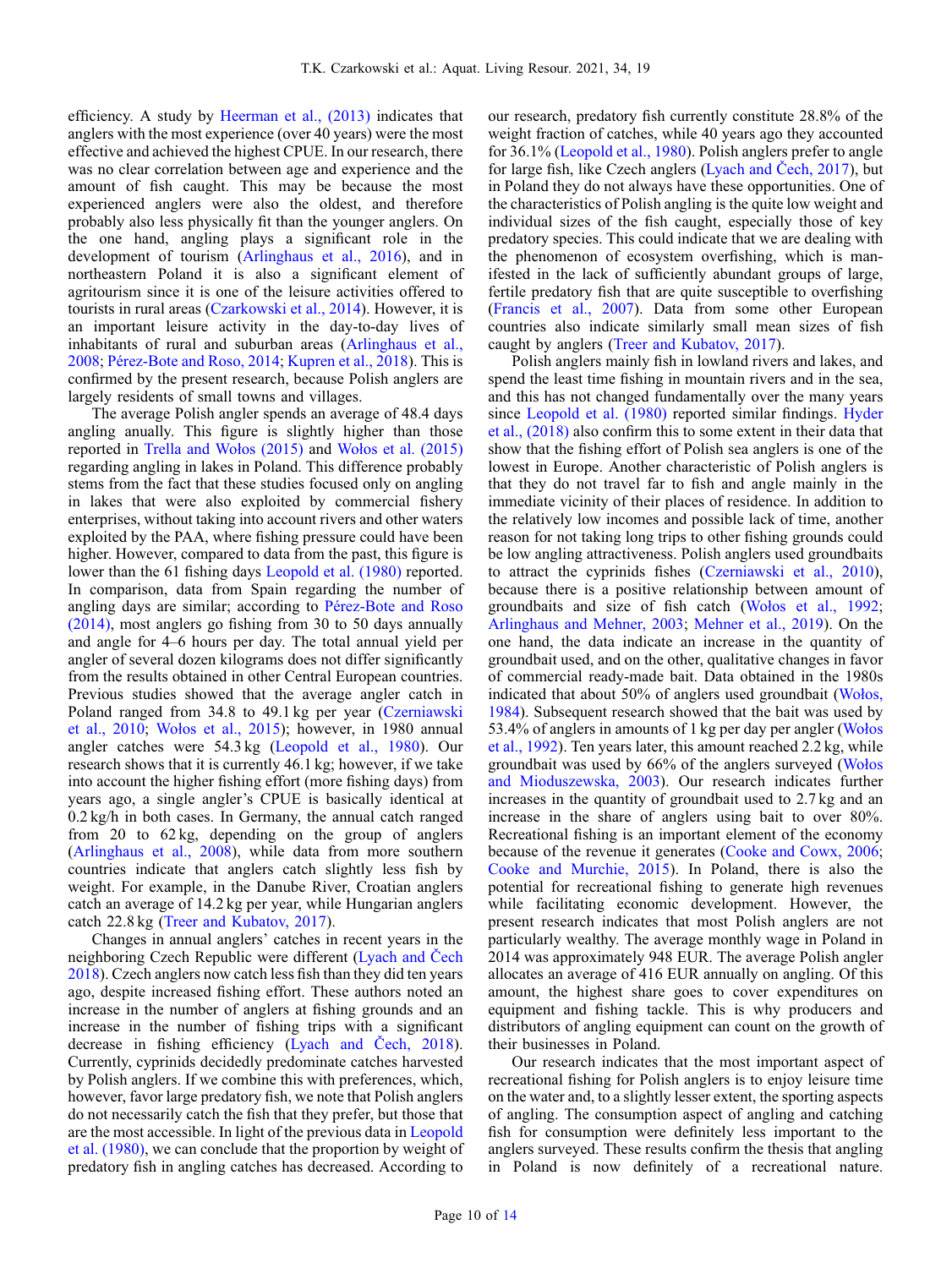The number of fish caught was less important to Polish anglers than the size of the fish. This is understandable, especially in the context of the primary motive for angling. Large fish, socalled trophies, are particularly sought after by anglers ([Arlinghaus, 2006;](#page-11-0) [Lyach and](#page-12-0) Čech, 2017). This is another reason, this time a socioeconomic one, why it is worth protecting large individuals in populations, apart from purely ecological reasons [\(Arlinghaus et al., 2010\)](#page-11-0).

Our research shows that the next most important factor associated with fishing is the release of fish caught. Polish anglers are currently willing to release caught fish, especially large specimens. The aim of C&R is to reduce fishing mortality without the unpleasant effects of regulations to reduce fishing pressure. In most cases, C&R is the autonomous choice of individuals, although it can also be applied obligatorily as a considered recreational fishing management strategy [\(Brown](#page-11-0)[scombe et al., 2017](#page-11-0)). This strategy allows anglers to maintain a steady or even higher level and quality of catches, while simultaneously increasing fishing effort, and it is becoming increasingly popular in highly developed countries and also in other countries ([Freire et al., 2012](#page-12-0)). Our research shows that a large share of Polish anglers readily accept the C&R concept. This strategy for managing recreational fisheries can be extremely beneficial, and in some instances of overfished Polish fishing grounds, it is absolutely necessary. At present, only minimum sizes are obligatory in Poland, although it is known that this regulation does not offer sufficient protection against demographic changes in exploited fish populations ([Pierce, 2010](#page-13-0); [García-Asorey et al., 2011](#page-12-0)). However, tightening this regulation in the form of increasing minimum sizes does not always produce the desired effects ([Coggins et al.,](#page-11-0) [2007](#page-11-0); [Rogers et al., 2010](#page-13-0)). Voluntary or mandatory C&R aims to conserve fish stocks, but its efficacy depends on the survival of the fishes released. Some studies have pointed out the high direct mortality indexes ([Bartholomew and Bohnsack, 2005\)](#page-11-0) or many of the sub-lethal effects [\(Catalán et al., 2018;](#page-11-0) [Pullen](#page-13-0) [et al., 2019\)](#page-13-0). Therefore, other available measures should also be considered as options for more effectively managing recreational fishing grounds. In addition to closed seasons, minimum fork-length sizes are also widely implemented in Poland ([Kapusta et al., 2018\)](#page-12-0), while closed areas to protect fish are applied less frequently.

Polish anglers declared that they often released the fish they catch. However, it should be remembered that the willingness to release or take fish caught can be of a more local or regional character. Additionally, it should be noted that this is the main limitation of our study, as mainly organized anglers were surveyed. Addressing the survey to anglers who were members of the PAA could have resulted in reaching respondents who were more avid anglers and were more focused on protecting fish and less so on their consumption. For example, according to [Kupren et al., \(2018\),](#page-12-0) anglers living in Warmia and Mazury (northeastern Poland) are more inclined to take the fish they catch as only fewer than 6% of respondents released the fish caught. The reason for this phenomenon could lie in the lower incomes and higher unemployment noted in these areas coupled with the desire to supplement diets with fish. In comparison, German studies indicate that the percentage of fish taken from fishing grounds in relation to all the fish caught ranged from 58 to 70% ([Arlinghaus et al., 2008](#page-11-0)). Germany is a country, like Poland, where there is a long tradition of consuming freshwater fish caught by anglers, which is in contrast to England where these fish, except for salmonids, are not consumed [\(Cooke et al.,](#page-12-0) [2018](#page-12-0)). Stronger C&R traditions exist in England, Wales, Canada, the USA, and Scandinavia ([Cooke and Murchie, 2015;](#page-12-0) [Cooke et al., 2018\)](#page-12-0). Although Canadian anglers catch approximately 215 million fish specimens annually, 66% of them are returned to the water ([Cooke and Murchie, 2015\)](#page-12-0). Anglers' decisions to harvest the fish caught are often associated with social factors and motivations ([Hunt et al.,](#page-12-0) [2002](#page-12-0)). Consumption is focused on particular species and is fisheries specific, and it also varies according to culture, location, species, and fisheries [\(Cooke et al., 2018\)](#page-12-0). Interestingly, the attitude toward C&R was related significantly to the age of the surveyed anglers, because younger anglers declared more frequently that they always release caught fish. Statistical analysis also showed that the willingness to release fish is related to the annual catch. Anglers who caught the most fish and who fished more often than others declared that they released caught fish; this could indicate a higher degree of awareness among the more effective anglers. A similar relationship is seen in anglers with the most expensive angling equipment. These groups are among the most active anglers who seek out news and information about global fishing on the internet and through other media. They also have closer contacts with foreign anglers, and it is mainly through these channels that these anglers learn about the benefits of releasing caught fish and also how to do it properly. Campaigns conducted in the fishing press and by distributors of fishing equipment are of great importance in the promotion of C&R in Poland. In contrast, governmental and non-governmental organizations in Poland are definitely less important and effective in this respect, which is also a characteristic noted in other parts of the world ([Cooke et al., 2013;](#page-12-0) [Danylchuk et al.,](#page-12-0) [2018](#page-12-0)).

Anglers also listed a number of factors that, in their opinion, are problematic at angling sites and that decrease the comfort of fishing. As the most disturbing factor, which, it turned out, was not only of an esthetic nature, anglers cited the ubiquitous littering of Polish fishing grounds and shorelines. This is a serious problem in recreational fishing in Poland (Skł[odowski and Lipka, 2011;](#page-13-0) [Czarkowski et al., 2016](#page-12-0)) and in other parts of the world (O'[Toole et al., 2009](#page-13-0)). In the opinion of Polish anglers, the state of fish resources in inland waters has deteriorated in recent years and this view was expressed by almost 80% of respondents. This should be a signal to the institutions and people involved in the management of fish stocks and the commercial and recreational sectors in Poland, and it should provide them with the impetus to solve this problem.

We are aware of certain limitations and weaknesses of the survey, which are mainly due to the reluctance of Polish anglers to cooperate and respond to surveys. This stems mainly from historical circumstances when Poland was not a sovereign country, and any attempts by the authorities to obtain information were associated with attacks on citizens' freedoms and any cooperation with the authorities was viewed as collaboration. Despite these limitations and weaknesses, the present study was the first conducted in Poland since 1980, and, as such, it provided information that we believe will help better manage Polish recreational fisheries. Future angling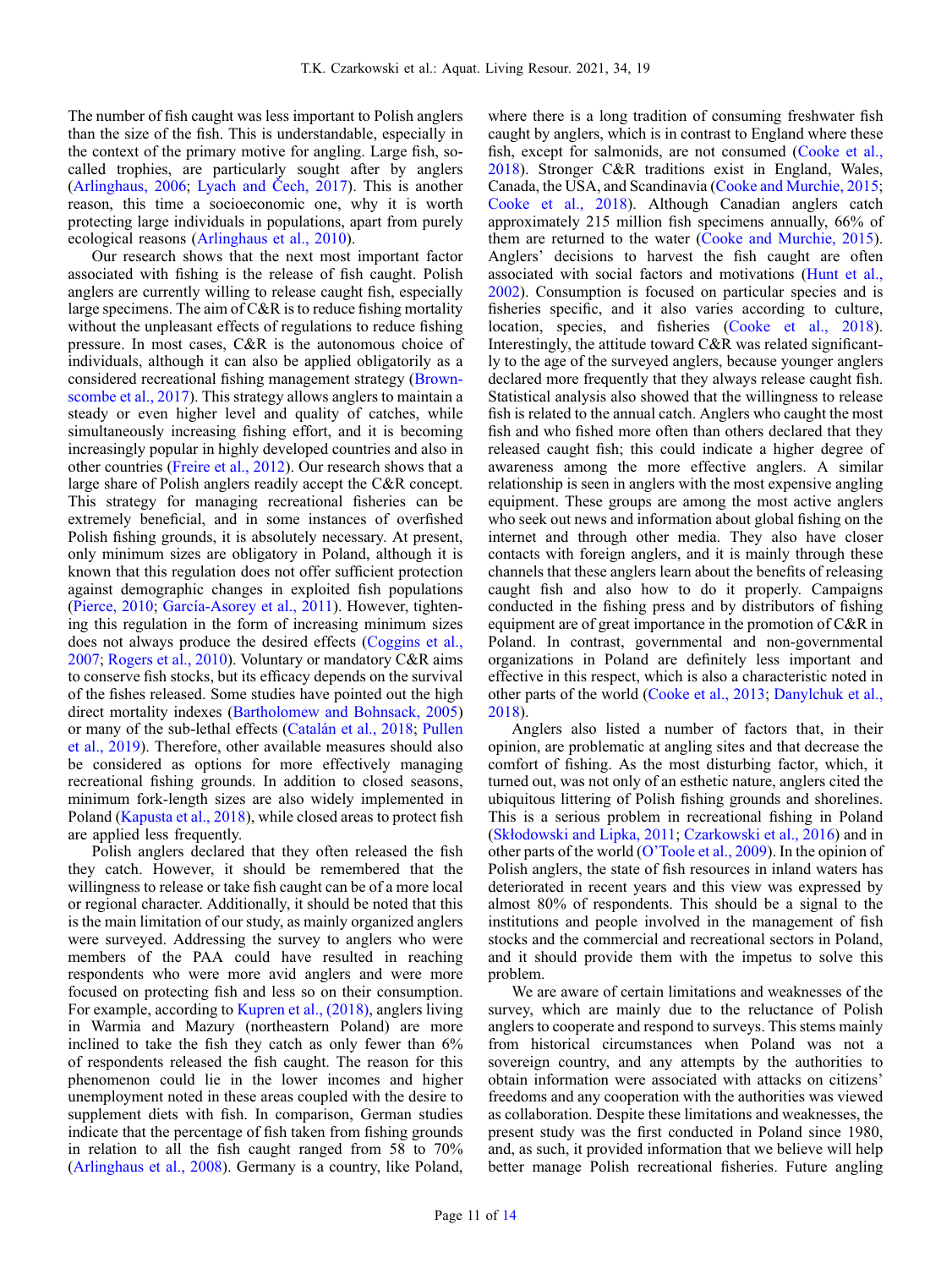<span id="page-11-0"></span>research should take into account the correction of the accuracy of the estimates, e.g. by examining the scale of systematic errors in existing test methods and refining methodologies so that they clearly control for method effects ([Tarrant et al., 1993;](#page-13-0) Connelly et al., 2000).

Our research highlights the challenges of understanding the human dimension of recreational fishing and the need to have these data as a basis for management. Identifying anglers' motivations behind and approaches to the consumption of the fish they catch are the main advantages of the research. Our desire to compare the present results with previous studies ([Leopold et al., 1980\)](#page-12-0) influenced the content and structure of the questionnaire. Unfortunately, this resulted in our inability to explain the heterogeneity of anglers, including their specializations and their different responses to management measures. There are large research needs that should be addressed in the future. The longitudinal nationwide study of the economic and social aspects of angling is necessary to monitor the key factors related to recreational fisheries in Poland, and to identify changes and trends. Such research is also needed for marketing reasons, especially for the angling industry, including the development of angling tourism. Ideally, nationwide cross-sectional studies should be conducted regularly using identical questions to enable comparisons and evaluation of trends.

# 6 Conclusion

The results presented in this article confirm the thesis that angling catches in Poland are now decidedly recreational. Anglers in Poland fish primarily for recreation and sport, while consumption was less important in the opinion of respondents. We also know that C&R is an important element of Polish angling and that young, effective anglers are especially willing to release caught fish. The research also indicated that not all factors related to angling are easily quantifiable, because the emotional aspect associated with practicing this activity is particularly strong. This applies, for example, when determining the economic value of successfully spending leisure time on the water and the satisfaction derived from angling. The survey indicated that a significant proportion of anglers recognized that this value was immeasurable by using the word "priceless" in their answers. It is our hope that this work will facilitate a better understanding of the nature of recreational fisheries and the problems facing them, because they are also currently the most important element of the exploitation of fish stocks in Central and Eastern Europe.

Acknowledgements. Funding for this work was provided by Inland Fisheries Institute statutory research program numbers S-014 (AW) and S-009 (AK). Comments by two reviewers significantly improved a previous version of this paper.

# References

Aprahamian M, Hickley P, Shields BA, Mawle GW. 2010. Examining changes in participation in recreational fisheries in England and Wales. Fish Manage Ecol 17: 93–105.

- Arlinghaus R. 2006. On the apparently striking disconnect between motivation and satisfaction in recreational fishing: the case of catch orientation of German anglers. N Am J Fish Manage 26: 592–605.
- Arlinghaus R, Bork M, Fladung E. 2008. Understanding the heterogeneity of recreational anglers across an urban–rural gradient in a metropolitan area (Berlin, Germany), with implications for fisheries management. Fish Res 92: 53–62.
- Arlinghaus R, Cooke SJ. 2009. Recreational fisheries: socioeconomic importance, conservation issues and management challenges. In: Dickson B, Hutton J, Adams MW. (Eds.), Recreational Hunting, Conservation and Rural Livelihoods: Science and Practice, Oxford, Blackwell Publishing, pp. 39–58.
- Arlinghaus R, Cooke SJ, Sutton SG, Danylchuck AJ, Potts W, Freire K de MF, Van Anrooy R. 2016. Review. Recommendations for the future of recreational fisheries to prepare the social-ecological system to cope with change. Fish Manage Ecol 23: 177–186.
- Arlinghaus R, Matsumura S, Dieckmann U. 2010. The conservation and fishery benefits of protecting large pike (Esox lucius L.) by harvest regulations in recreational fishing. Biol Conserv 143: 1444–1459.
- Arlinghaus R, Mehner T. 2003. Socio-economic characterisation of specialised common carp (Cyprinus carpio L.) anglers in Germany, and implications for inland fisheries management and eutrophication control. Fish Res 61: 19–33.
- Arlinghaus R, Mehner T, Cowx IG. 2002. Reconciling traditional inland fisheries management and sustainability in industrialized countries, with emphasis on Europe. Fish Fish 3: 261–316.
- Bartholomew A, Bohnsack JA. 2005. A review of catch-and-release angling mortality with implications for no-take reserves. Rev Fish Biol Fish 15: 129–154.
- Beardmore B, Hunt LM, Haider W, Dorow M, Arlinghaus R. 2015. Effectively managing angler satisfaction in recreational fisheries requires understanding the fish species and the anglers. Can J Fish Aquat Sci 72: 500–513.
- Brownscombe JW, Danylchuk AJ, Chapman JM, Gutowsky LFG, Cooke SJ. 2017. Best practices for catch-and-release recreational fisheries  $-$  angling tools and tactics. *Fish Res* 186: 693–705.
- Burkett EM, Winkler RL. 2018. Recreational fishing participation trends in Upper Great Lakes States: an age-period-cohort analysis. Hum Dimens Wildl 24: 95–97.
- Catalán IA, Alós J, Díaz-Gil C, Pérez-Mayol S, Basterretxea G., Morales-Nin B, Palmer M, 2018. Potential fishing-related effects on fish life history revealed by otolith microchemistry. Fish Res 199: 186–195.
- Chapman DA, Gagne TO, Ovitz KL, Griffin LP, Danylchuk AJ, Markowitz EM. 2018. Modeling intentions to sanction among anglers in a catch-and-release recreational fishery for golden dorado (Salminus brasiliensis) in Salta, Argentina. Hum Dimens Wildl 23: 391–398.
- Cedro A, Walczakiewicz S. 2017. Fundamentals of the meteorology and climatology of Poland. In: Świątek M, Cedro A, (Eds.), Renewable energy sources in Poland with a focus on the West Pomeranian Voivodeship, Szczecin, ZAPOL Sobczyk, pp. 29–44 (in Polish).
- Cios S. 2007. Fish in the lives of Poles from the tenth to the nineteenth centuries, Olsztyn, Wydawnictwo IRS, pp. 1–251 (in Polish).
- Coggins Jr LG, Catalano MJ, Allen MS, Pine WE, Walters CJ. 2007. Effects of cryptic mortality and the hidden costs of using length limits in fishery management. Fish Fish 8: 196–210.
- Connelly NA, Brown TL, Knuth BA. 2000. Assessing the relative importance of recall bias and nonresponse bias and adjusting for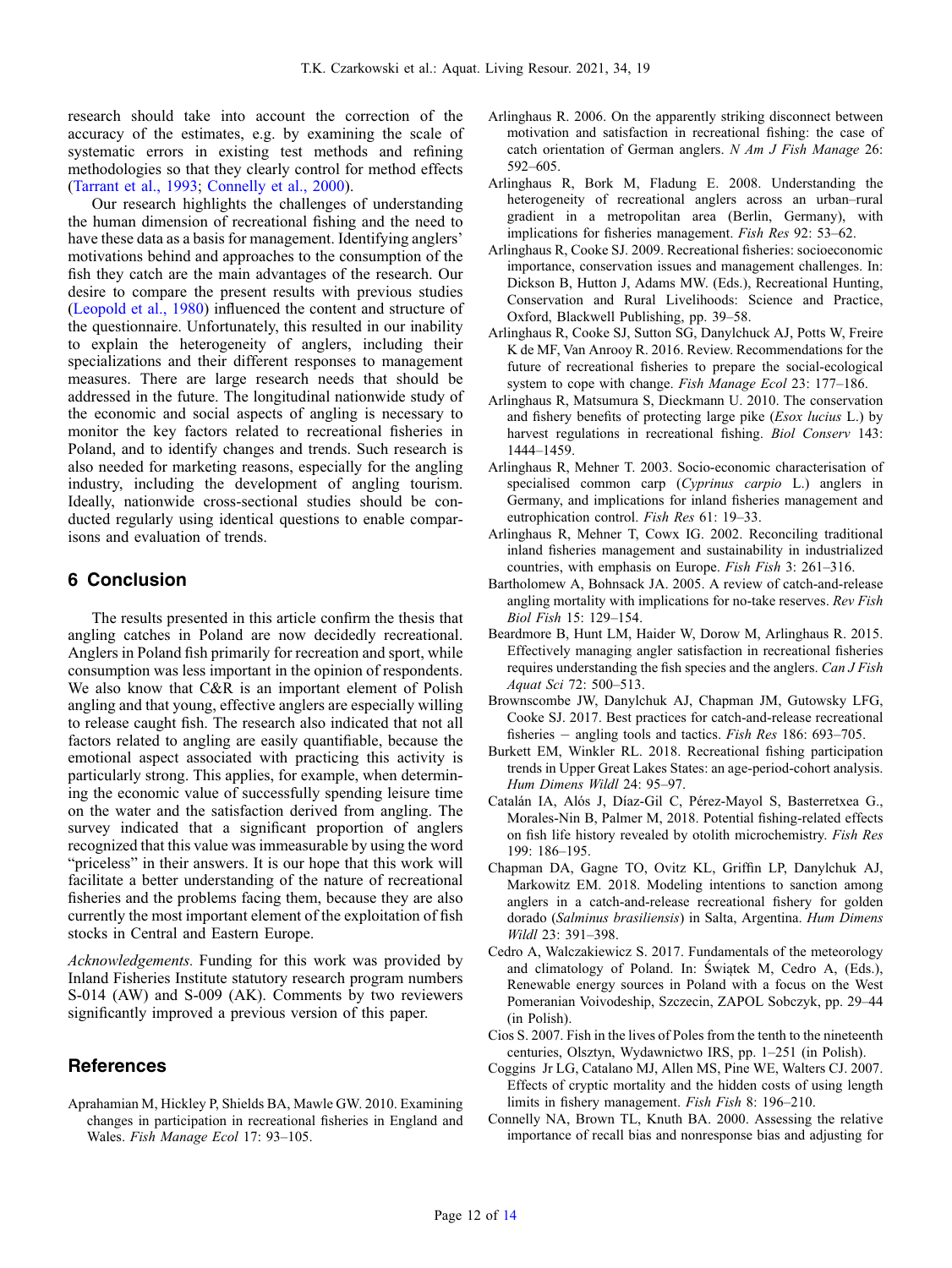<span id="page-12-0"></span>those biases in statewide angler surveys. Hum Dimens Wildl 5: 19–29.

- Cooke SJ, Cowx IG. 2004. The role of recreational fisheries in global fish crises. *BioScience* 54: 857–859.
- Cooke SJ, Cowx IG. 2006. Contrasting recreational and commercial fishing: searching for common issues to promote unified conservation of fisheries resources and aquatic environments. Biol Conserv 128: 93–108.
- Cooke SJ, Murchie KJ. 2015. Status of aboriginal, commercial and recreational inland fisheries in North America: past, present and future. Fish Manage Ecol 22: 1–13.
- Cooke SJ, Suski CD, Arlinghaus R, Danylchuk AJ. 2013. Voluntary institutions and behaviours as alternatives to formal regulations in recreational fisheries management. Fish Fish 14: 439–457.
- Cooke SJ, Twardek WM, Lennox RJ, Zoldero AJ, Bower SD, Gutowsky LFG, Danylchuk AJ, Arlinghaus R, Beard D. 2018. The nexus of fun and nutrition: Recreational fishing is also about food. Fish Fish 19: 201–224.
- Cowx IG. 2015. Characterisation of inland fisheries in Europe. Fish Manage Ecol 22: 78–87.
- Cowx IG, Arlinghaus R, Cooke SJ. 2010. Harmonizing recreational fisheries and conservation objectives for aquatic biodiversity in inland waters. J Fish Biol 76: 2194–2215.
- Czarkowski TK, Kupren K, Kwasiborska D, Jaczewski J. 2014. Water and fish as significant elements of rural tourism in the Warmińsko-Mazurskie Voivodeship. Komun Ryb 4: 1–9 (in Polish).
- Czarkowski TK, Kapusta A, Kupren K, Bogacka-Kapusta E, Kozłowski K. 2016. Composition and seasonal changes of litter along the shorelines of selected water bodies in Warmia and Mazury region (north-eastern Poland). Pol J Nat Sci 31: 123–135.
- Czerniawski R, Domagała J, Pilecka-Rapacz M. 2010. Analysis of the intensity of angling pressure and the amount of nutrients groundbaits introduced to waters of the middle and lower Drawa River system. Rocz Nauk PZW 23: 119–130 (in Polish).
- Czerwiński T. 2016. Comparison of commercial and recreational fisheries and recreational fisheries models. In: Mizieliński M, (Eds.), The recreational fisher 2016. The role of the recreational fisheries management in PAA waters in light of the principles of sustainable development, Warszawa, Wydawnictwo "Wies Jutra", pp. 94–115 (in Polish).
- Danylchuk AJ, Clark Danylchuk S, Kosiarski A, Cooke SJ, Huskey B. 2018. Keepemwet Fishing–An emerging social brand for disseminating best practices for catch-and-release in recreational fisheries. Fish Res 205: 52–56.
- Dillman DA, Smyth JD, Christian LM. 2014. Internet, phone, mail, and mixed-mode surveys: the tailored design method. 4th Edition. Hoboken, NJ: John Wiley & Sons.
- Ferrer OJ, Dibble ED, Jackson DC, Rundle KR. 2005. Angling assessment of the fisheries of Humacao Natural Reserve lagoon system, Puerto Rico. Fish Res 76: 81–90.
- Francis R, Hixon MA, Clarke ME, Murawski SA, Ralston S. 2007. Ten commandments for ecosystem-based fisheries scientists. Fisheries 32: 217–233.
- Freire KM, Machado ML, Crepaldi D. 2012. Overview of inland recreational fisheries in Brazil. Fisheries 37: 484–494.
- García-Asorey MI, Escati-Peñaloza G, Parma AM, Pascual MA. 2011. Conflicting objectives in trophy trout recreational fisheries: evaluating trade-offs using an individual-based model. Can J Fish Aquat Sci 68: 1892–1904.
- Gupta N, Raghavan R, Sivakumar K, Mathur V, Pinder AC. 2015. Assessing recreational fisheries in an emerging economy:

Knowledge, perceptions and attitudes of catch-and-release anglers in India. Fish Res 165: 79–84.

- Heermann L, Emmrich M, Heynen M, Dorow M, König U, Borcherding J, Arlinghaus R. 2013. Explaining recreational angling catch rates of Eurasian perch, Perca fluviatilis: the role of natural and fishing-related environmental factors. Fish Manage Ecol 20: 187–200.
- Hunt L, Haider W, Armstrong K. 2002. Understanding the fish harvesting decisions by anglers. Hum Dimens Wildl 7: 75–89.
- Hyder K, Weltersbach MS, Armstrong M, Ferter K, Townhill B, Ahvonen A, Strehlow HV. 2018. Recreational sea fishing in Europe in a global context  $-$  Participation rates, fishing effort, expenditure, and implications for monitoring and assessment. Fish Fish 19: 225–243.
- Kapusta A, Czarnecki B, Czarkowski TK, 2018. Fish size limits in terms of fish populations and ecology and angler expectations. In: Wołos A, (Eds.), Ecological measures in rational fisheries management, Wyd. IRS, Olsztyn, pp. 69–79.
- Kupren K, Czarkowski TK, Hakuć-Błażowska A, Świszcz B, Rogulski M, Krygel P. 2018. Socio-economic characteristics of anglers in selected counties of the Warmińsko-Mazurskie Voivodeship. Studia Obszarów Wiejskich 50: 213–226 (in Polish).
- Leopold M, Bnińska M, Hus M. 1980. Angling, recreation, commercial fisheries and problems of water resources allocation In: Grover JH. (Eds.), Allocation of Fishery Resources. Proceedings of the Technical Consultation on Allocation of Fishery Resources, Vichy, Auburn University, pp. 212–221.
- Lewin WC, Arlinghaus R, Mehner T. 2006. Documented and potential biological impacts of recreational fishing: Insights for management and conservation. Rev Fish Sci 14: 305–367.
- Lyach R, Čech M. 2017. Do otters target the same fish species and sizes as anglers? A case study from a lowland trout stream (Czech Republic). Aquat Living Resour 30, 11.
- Lyach R, Čech M. 2018. A new trend in Central European recreational fishing: More fishing visits but lower yield and catch. Fish Res 201: 131–137.
- Manfredo MJ, Driver BL, Tarrant MA. 1996. Measuring leisure motivation: A meta-analysis of the recreation experience preference scales. J Leis Res 28: 188–213.
- Mehner T, Rapp T, Monk CT, Beck ME, Trudeau A, Kiljunen M, Hilt S, Arlinghaus R. 2019. Feeding aquatic ecosystems: whole-lake experimental addition of angler's ground bait strongly affects omnivorous fish despite low contribution to lake carbon budget. Ecosystems 22: 346–362.
- Mickiewicz M. 2019. Analysis of stocking management in 2017 and 2018 by entities entitled to conduct lake fisheries, In: Mickiewicz M, Wołos A, (Eds.), Activities of commercial and recreational fisheries enterprises in 2018. Economic and environmental conditions, Olsztyn, Wydawnictwo IRS, pp. 33–46 (in Polish).
- Mickiewicz M, Wołos A, Trella M. 2020a. Characteristics of illegal inland fishing according to the opinions of Polish fisheries guards. Fish Aquat Life 28: 125–132.
- Mickiewicz M, Wołos A, Trella M, 2020b. Human dimensions: the fishery guards versus illegal fishermen in three regions of Central-Eastern Europe. Fish Aquat Life 28: 39–47.
- Murphy MC, Donaldson WE, Zheng J, 1994. Results of a questionnaire on research and management priorities for commercial crab species in Alaska. Alaska Fishery Research Bulletin 1: 81–96.
- Müller Z, Jakab T, Tóth A, Dévai G, Szállassy N, Kiss B, Horváth R. 2003. Effect of sports fisherman activities on dragonfly